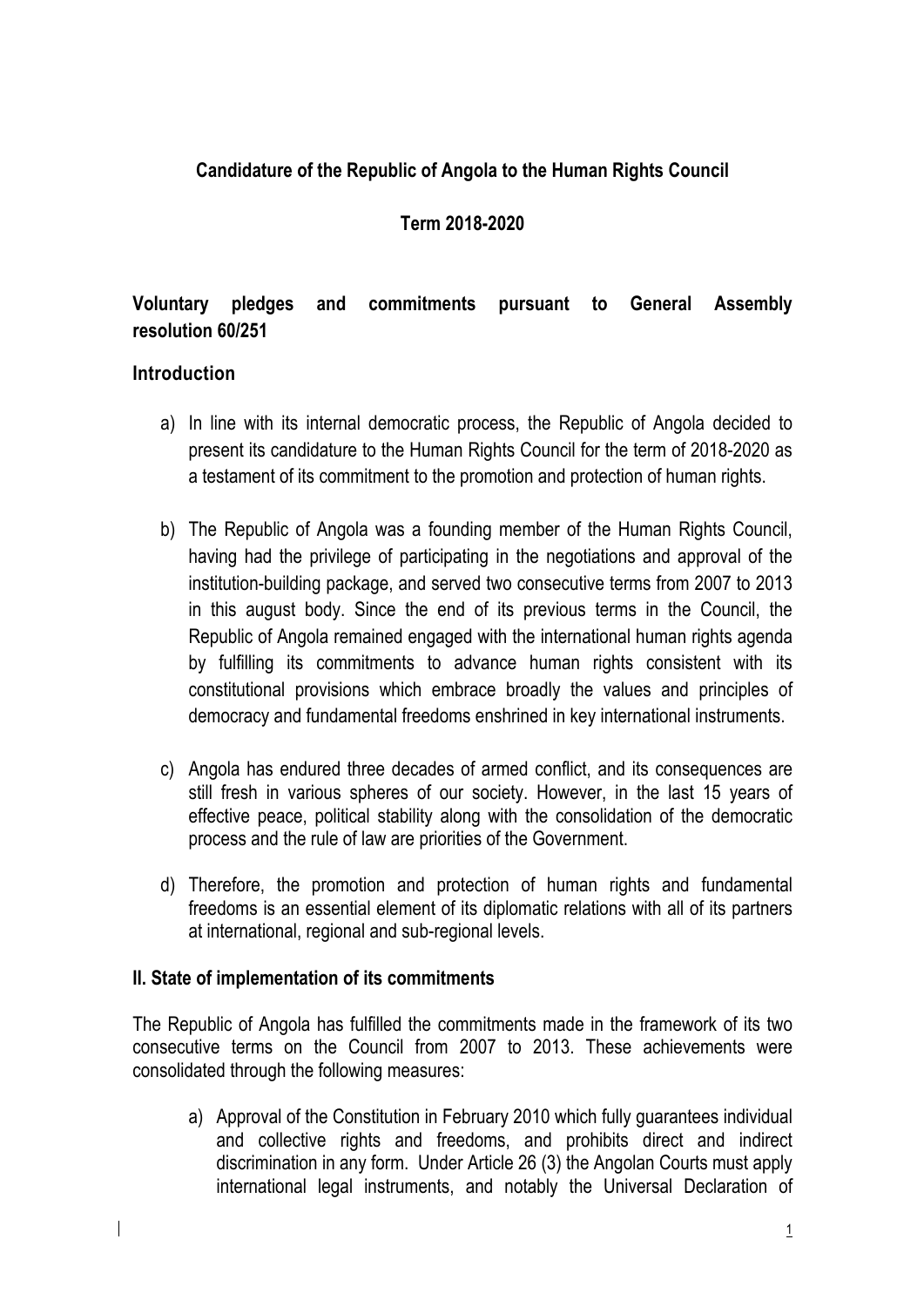Human Rights, the African Charter on Human and Peoples' Rights, and other Treaties to which Angola has acceded.

- b) The Justice sector is undergoing a broad reform process, aimed at strengthening legal mechanisms in order to improve the access of people to the Justice System and improving national legislation by bringing it into line with international legal instruments on human rights.
- c) Angola has strengthened the presence of the Ombudsman at the National level in all 18 provinces of its territory and integrated human rights principles into the national education curricula.
- d) Angola has improved its cooperation with the UN Treaty Bodies and Instruments by signing and acceding to the following international UN treaties in the field of Human Rights:
- International Convention on the Rights of Persons with Disabilities and its optional Protocol in September 2013;
- International Convention for the Protection of all persons from enforced disappearances, in September 2013;
- Protocol to the African Charter on Human and Peoples' Rights on the Rights of Women in Africa in 2014;
- United Nations Convention against Transnational Organised Crime and its additional protocols, specifically the Protocol to Prevent, Suppress and Punish Trafficking in Persons, Especially Women and Children, and the Protocol against the Smuggling of Migrants by Land, Sea and Air (Palermo Protocols) in 2013.

#### **Instruments signed and in the process of ratification**

 $\overline{\phantom{a}}$ 

- (a) Additional protocol to the International Covenant on Civil and Political Rights, on the Abolition of the Death Penalty;
- (b) Convention on the Elimination of All Forms of Racial Discrimination;
- (c) Convention against Torture and Other Cruel, Inhuman or Degrading Treatment or Punishment;
- (d) Optional protocol to the Convention against Torture and Other Cruel, Inhuman or Degrading Treatment or Punishment;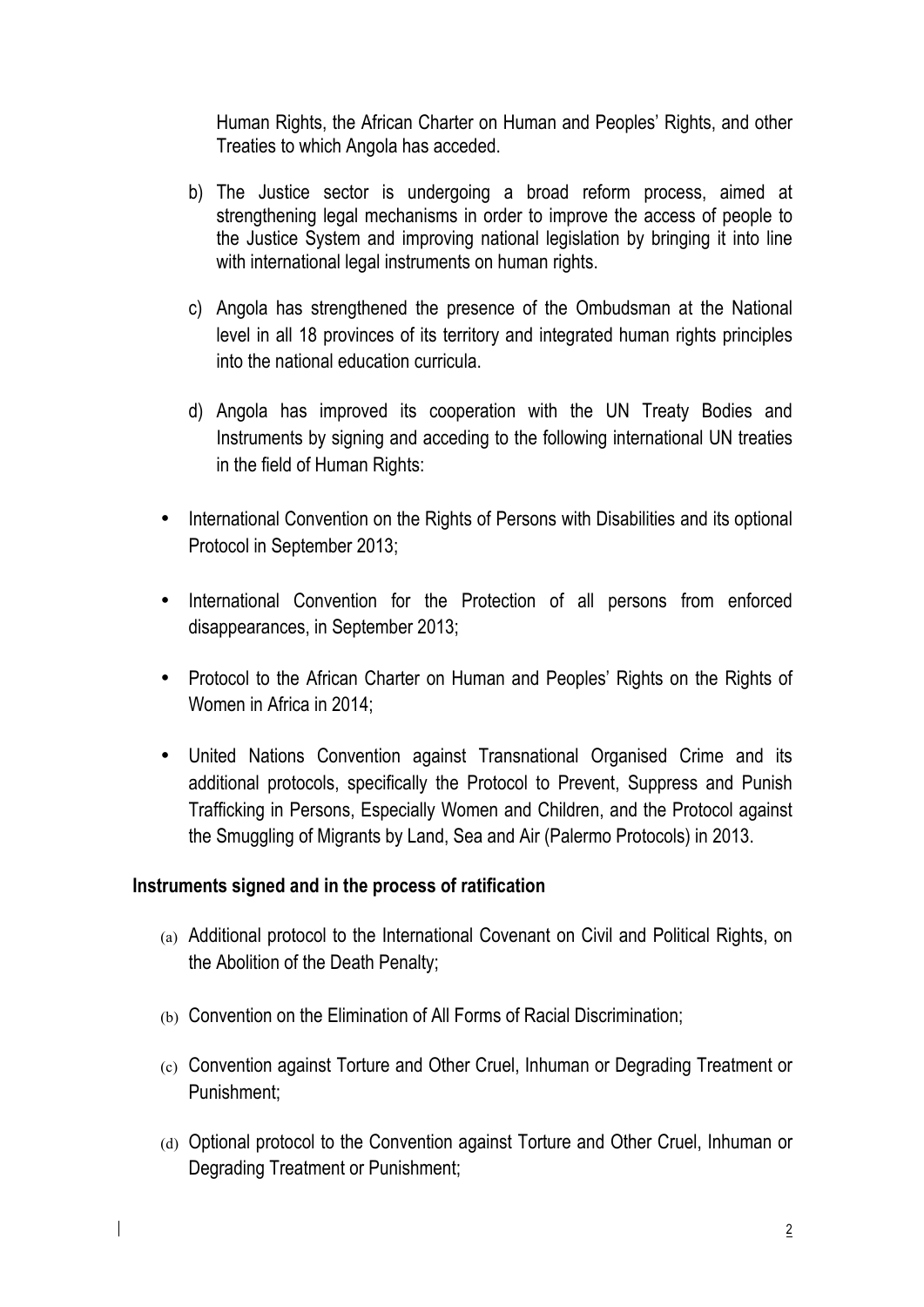(e) Optional protocol to the International Covenant on Economic, Social and Cultural Rights;

#### **Cooperation with International and regional human rights mechanisms**

- (a) Angola has improved its cooperation with the OHCHR, the African Commission on Human and Peoples' Rights, as well as with the HRC Special Procedures mechanisms. As a result, the UN High Commissioner for Human Rights, Mme Navy Pillay paid a visit to Angola in April 2013. In 2016 the UN Special Rapporteur on Human Rights of Migrants and the President of the African Commission on Human and Peoples Rights also visited Angola.
- (b) Angola created the Inter-Sectorial Committee on Treaty Reports whose tasks include providing information on how Angola meets its international obligations in the field of Human Rights.
- (c) Angola held in Luanda from 28 April to 12 May 2014 the 55th Ordinary Session of the African Commission on Human and Peoples' Rights (the Commission).

### III. **Commitment's and pledges for 2018-2020 candidacy to the UNHRC**

**1) Angola will continue to promote and protect human rights at international and regional levels by**:

- a) Strengthening a constructive dialogue and cooperation with the Human Rights Council members and observer states;
- b) Improving cooperation with non-governmental organizations as a positive and important element of the dialogue in the work of the Council;
- c) Committing to implement the welcomed recommendations made at the Universal Periodic Review mechanism, recognized as the only appropriate and universal mechanism of the Council aimed to assess and evaluate the Human Rights situation of all Member States;
- d) Committing to the universality and indivisibility of all human rights, as well as civil, political, economic, social, and cultural rights including the Right to development;

 $\overline{\phantom{a}}$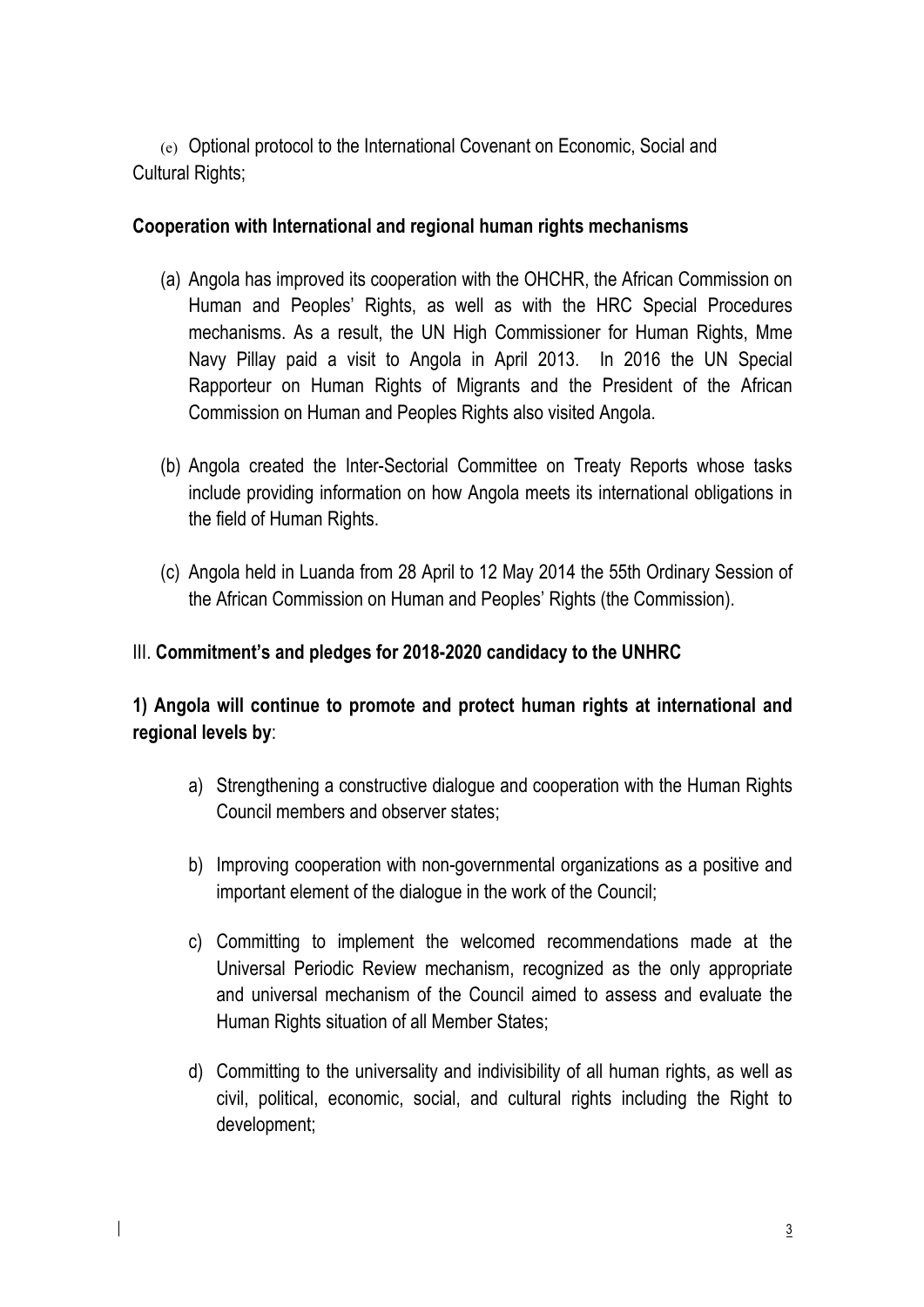- e) Supporting regional and international processes that seek to increase compliance with the human rights principles and fundamental Freedoms;
- f) Ensuring adequate and effective responses to Human Rights crises when they occur, guided by universality, impartiality, objectivity and non-selectivity while promoting international dialogue and cooperation;
- g) Maintain cooperation of the Government with the OHCHR and the ACHPR, as well as with the UN and regional special procedures mandates holders and the Un*ited Nations Resident Coordinator's Office* in order to promote and protect human rights.
- h) Maintain interaction with civil society so that it can better advocate for the rights of migrants and contribute to policies and practices affecting the human rights of migrants, in order to foster a healthy public debate on this issue, since a sustainable human rights environment requires a vibrant civil society, including independent unions and a strong NGO community.
- i) Adopt a national human rights action plan.

## **2. Ratification of the United Nations human rights treaties such as**:

- a) Convention against Torture and Other Cruel, Inhuman or Degrading Treatment or Punishment (CAT) and the Optional Protocol to the Convention against Torture;
- b) ILO Conventions, including on migrant workers (no 97 and 143), freedom of association, right to organize and collective bargaining (no 87 and 98), domestic workers (189) and private employment agencies (181), and consider seeking technical assistance from the International Labour Organization to ensure Angolan legislation and practice are in line with these Conventions, in the coming year;
- c) Optional Protocol to the Convention against Torture (OPCAT);

 $\overline{\phantom{a}}$ 

- d) International Convention on the Elimination of All Forms of Racial Discrimination (ICERD);
- e) Adhere to the Standard Minimum Rules for the Treatment of Prisoners, which applies to all categories of prisoners, both criminal and those imprisoned under any other non-criminal process which sets out minimum standards for, inter alia, personal hygiene, clothing, bedding, food, exercise, access to communication with the outside world and medical services.**;**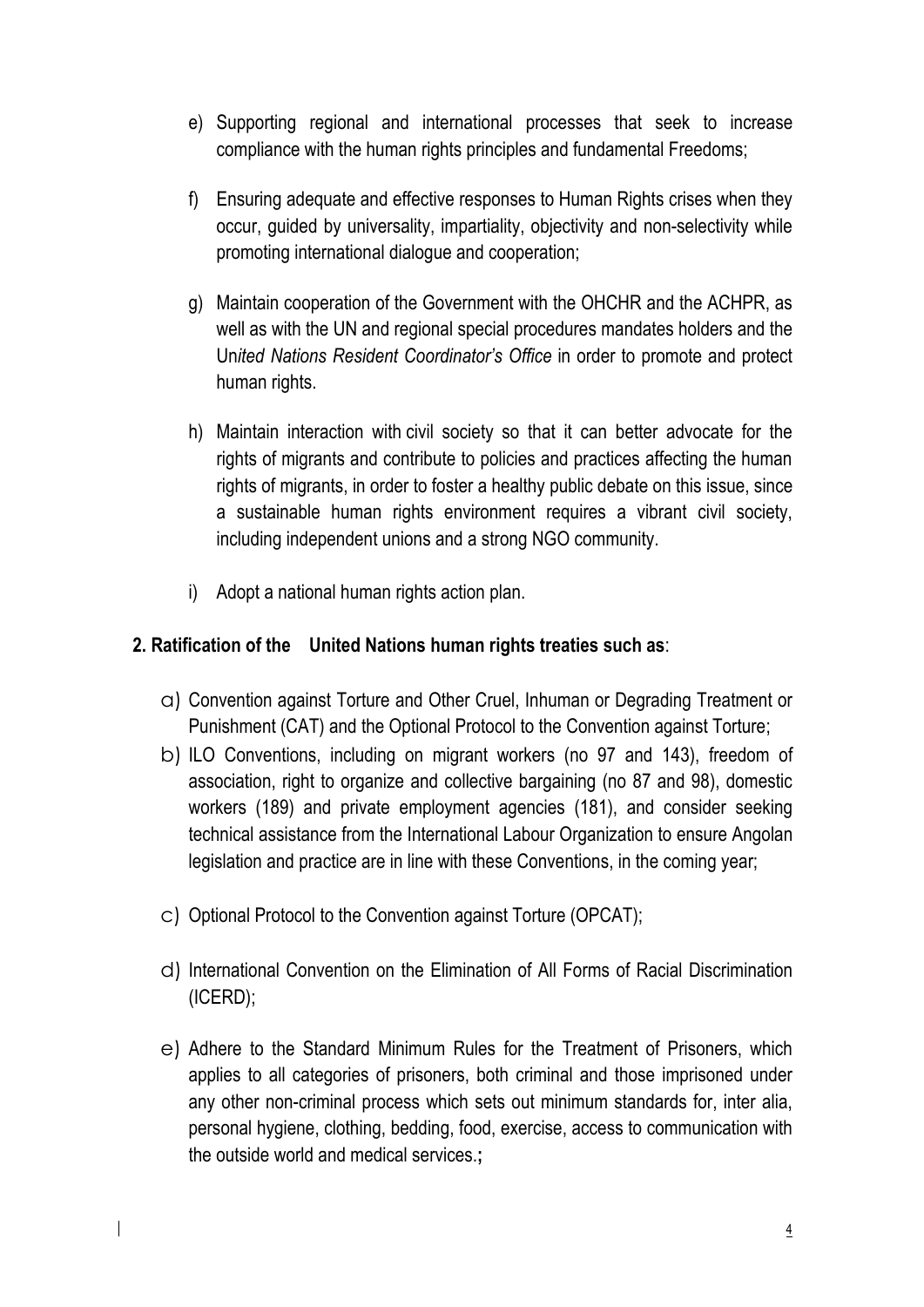f) Consider withdrawing the reservation to Article 26 of the 1951 Convention**;**

# **3. Advancing Human rights:**

Investing in human development is investing in human rights. In this regard, Angola recognizes that the interconnectivity and universality of all human rights – civil, political, economic, social and cultural – is essential for the full enjoyment of those rights. Angola is committed to pursue the following measures:

## **a) Right to education**

Angola recognises the right to education as a fundamental right. The education system benefits from a considerable amount of the national budget over the years based on the premise that all children should have access to free primary education. Angola is committed to supporting international efforts to achieve the Sustainable Development Goal Nº 4.

As already mentioned, Angola adopted a national strategy for human rights education which aims to introduce human rights into school curricula in order to expand the culture of human rights in Angola, with a contribution of the civil society.

# **b) Right to Health**

 $\overline{\phantom{a}}$ 

Angola is committed to expand and improve the provision of health care services to all nationals, with special attention to maternal and child healthcare as well as to those most vulnerable, such as people in rural areas, the disabled and elderly. As such, a vital first step has been to focus on improving sanitation and sewage systems, as well as the quality of potable water in rural areas and beyond.

# **c) Rights of persons with disabilities**

The Government will continue working to realize the rights of persons with disabilities guaranteed in the Constitution, in particular those rights relating to the access to health care, education and training necessary for a life of dignity. After ratifying the Convention on the Rights of Persons with Disabilities, as well as its Optional Protocol in December 2012, Angola enacted the National Policy for Persons with Disabilities, the Strategy for the Promotion and Protection of Rights of Persons with Disabilities and the National Council for the Protection of the Persons with Disabilities (CNAPED) which is the multi-sectorial body in charge of monitoring the implementation of the policies adopted.